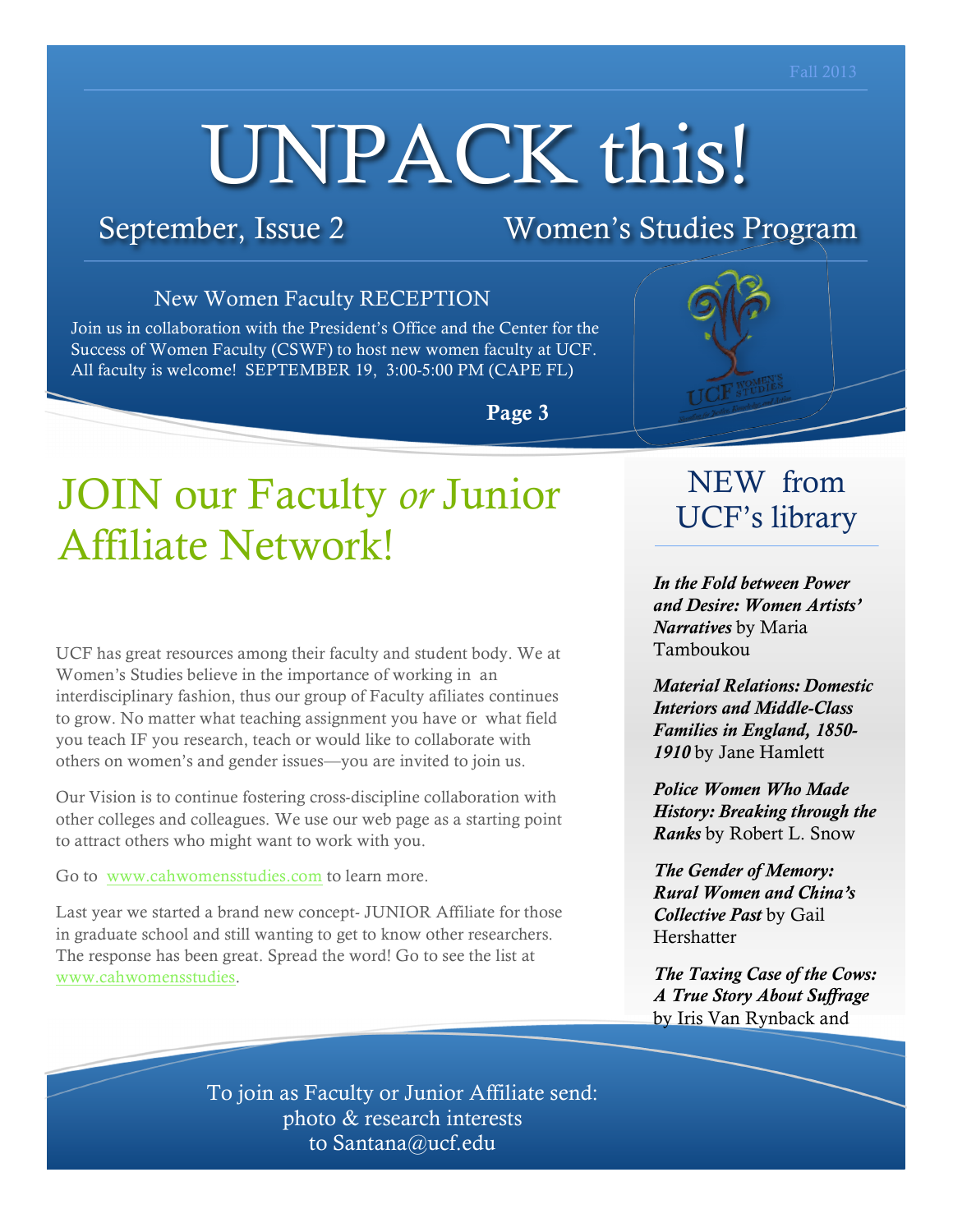# Meet Amandalin Valentine

Women's Studies Minor

Meet Amandalin Valentine! Her friends will probably describe her as: generous, creative, & stubborn. Amandalin is a senior student and minor in Women's Studies with dreams of one day finishing a Masters in English and Women's Studies. She lives in Clermont and takes most classes online. As a single mother, Amandalin is raising her seven-year old son to be a good feminist.

Amandalin fell in love with the Women's Studies program after taking Prof. Tweed's class one year ago. "*I took one class and loved it.* I think this is a very diverse program and not for women only. Feminism talks about how society constructs women and men, both of them."

She considers herself very "intersectional", "we are all women but we experience our life very differently". Her "AHA" moment in Women's Studies was on the topic of Racism and Intersectionality, "...after reading a post on racism in Tumblr I realized that we live in a racist system even though I am not racist and I need to recognize what is happening around me."



Quote from student

Words of advice to students  $-$ "Don't quit. I have a 3.88 GPA now but in Community College it was not like that. Always move forward and don't move backwards in life. If you get too worked out you don't move. All I can do is forgive myself and move forward."

# SPRING 2014

### CLASS schedule-

| WST 3015             | Intro to Women's Studies        | Tweed, Meredith         | Tu, Th 12:00PM - 1:15PM     |
|----------------------|---------------------------------|-------------------------|-----------------------------|
| WST3015              | Intro to Women's Studies        | Tweed, Meredith         | Web                         |
| WST3015              | Intro to Women's Studies        | Preston-Sidler, Leandra | Web                         |
| WST3371              | Women and Leadership            | Tweed, Meredith         | Web                         |
| WST3561              | Third Wave Feminisms            | Preston-Sidler, Leandra | Web                         |
| WST3621              | Theories of Masculinity         | Preston-Sidler, Leandra | Web                         |
| WST4415              | Global & Transnational Feminism | Tweed, Meredith         | Tu, Th 10:30AM -<br>11:45AM |
| WST <sub>5</sub> 601 | Theories in Gender Studies      | Santana, M.C.           | Web                         |

2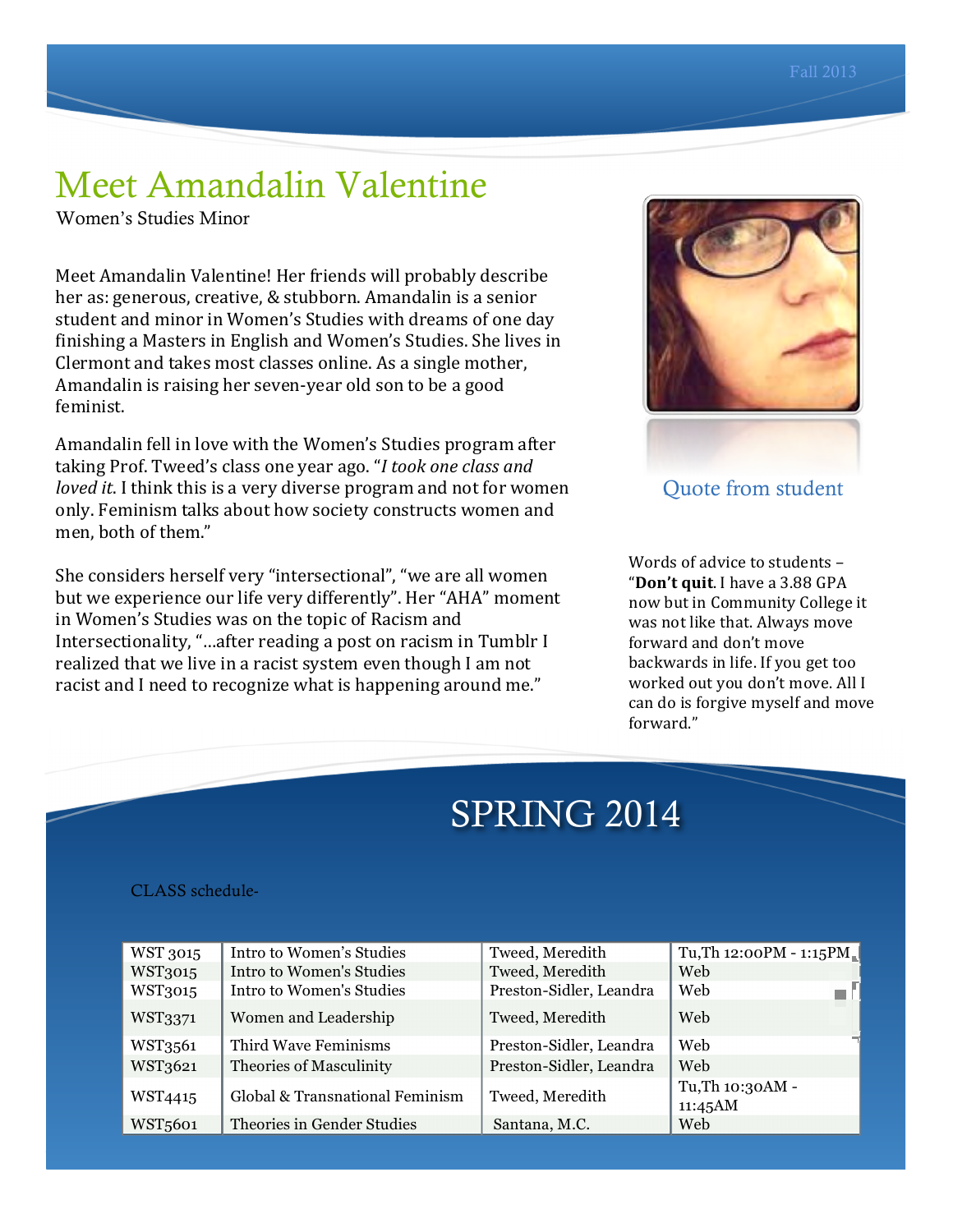# STUDY ABROAD Summer 2014

"Women in Spain: *Understanding Current Trends*"

(In the costal town of Nerja, Spain)

Spain has 10 thousand years of history at the foot of Europe and a crossroad to Africa, at only 90 Km away-- Andalucía is an example of a diverse and complex culture full of traditions between Christians, Jews and Muslims.

Gender is mysterious and powerful in Spain, supported by progressive definitions on sexuality and legal same sex unions. We will partner with Nerja School of Language and with the city of Nerja's Women's Program to understand in their native tongue women's issues such as violence against women and sexual abuse.

Nerja is a beach, small-white Spanish village full of opportunities to immerse yourself in Spanish and with Spaniards.

*Nerja , Spain is in the Costa del Sol region of Málaga, 30 miles from Africa.*

Community Partners:

Centro Municipal de La Mujer (Municipal Women's Center) Director Mercedes Fuentes and Legal Advocates.

Both experts on Domestic Violence, legal aid to women offering representation and shelter as well as mental health wellness. We will visit the center and work with them on translation (Spanish/English) for their foreign population clients.



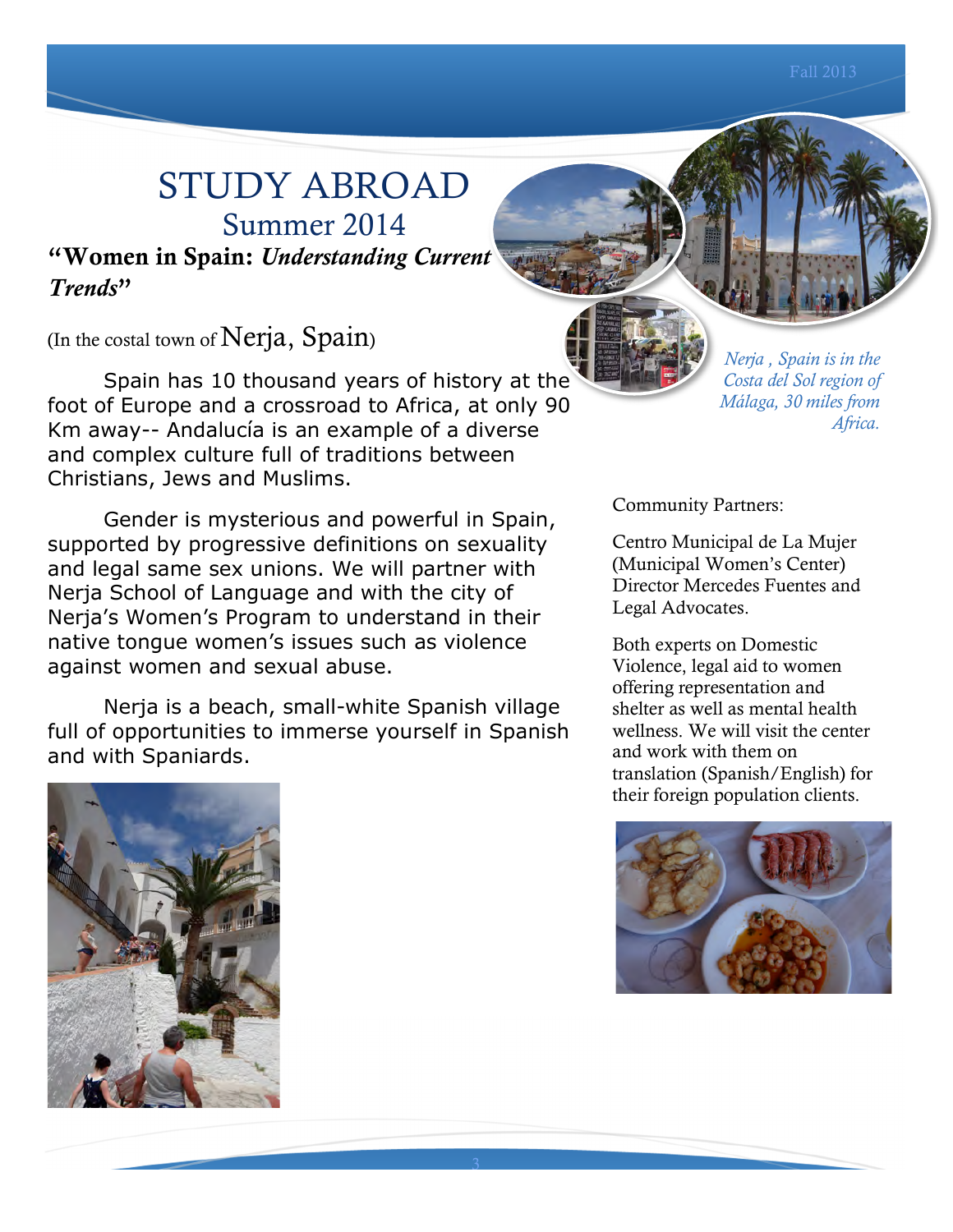### Continued from page 1

"OCTOBER Hispanic Month with HASA"

Panel "Behold!: THE LATINA WOMAN"

Tuesday, October 15, 12:00-1:15 PM

Burnett Honors College Room 126

Come for this candid discussion with students and faculty about identity building "the Latin way" on how to navigate intergenerational relationships, language barrier and acculturation. (All welcome!)

International Fair

### "2014 WOMEN'S STUDIES Spain STUDY ABROAD" (June 2014)

Come and learn about the brand-new Women's Studies SPAIN program on *Women in Spain: Past and Current Trends*. Earn up to 3 credits of WST elective for your undergraduate education. Students will reside on the costal town of Nerja for two weeks. No Spanish level is required. Contact Dr. M. C. Santana at Santana@ucf.edu for more details.

### **"To Your Health Tuesdays"**

This series offered by the *Florida School of Holistic Living*, a women's health series which empowers, inspires, and connects women in our community and holds a safe space for discussing our health. It is our third year holding this event for our community.

The center is also looking for students who are seeking service learning or internship opportunities for the Fall. They have many opportunities that women can be involved in to support and implement this program. PLEASE CONTACT Emily Ruff, Herbalist Director, Florida School of Holistic Living (501c3) 1109 East Concord Street Orlando, FL 32803 407-595-3731 www.HolisticLivingSchool.org

### **"Women and Leadership: A Global Perspective"**

An event by Global Perspective Office featuring MTV producer Shannon Fitzgerald on taking success to the next

4



Congratulations! Leandra Preston-Sidler

Prof. Leandra Preston-Sidler our Regional campus connection defended her oral Ph.D. exams last summer with the Text & Technology program.

Stay connected to hear about her dissertation *"Watch Me Disappear: Gendered Bodies, Pro-Anorexia, and Self-Injury in Virtual Communities"*

Director: Dr. Melody A. Bowdon

Committee members: Dr. J. Blake Scott, Dr. Martha Marinara, Dr. Maran Fragala

The use of the internet to foster particular categories of material bodies, such as the anorexic, the fitness buff, or the self-injurer, has taken on new life and gained substantial visibility due in part to the proliferation of visual imagery presented through social networks. Utilizing Donna Haraway's cyborg theory, feminist poststructural analysis, and the notion of augmented reality, this project will explore how individuals rely on social networks, images, and technologies to modify and maintain specific gendered bodies.